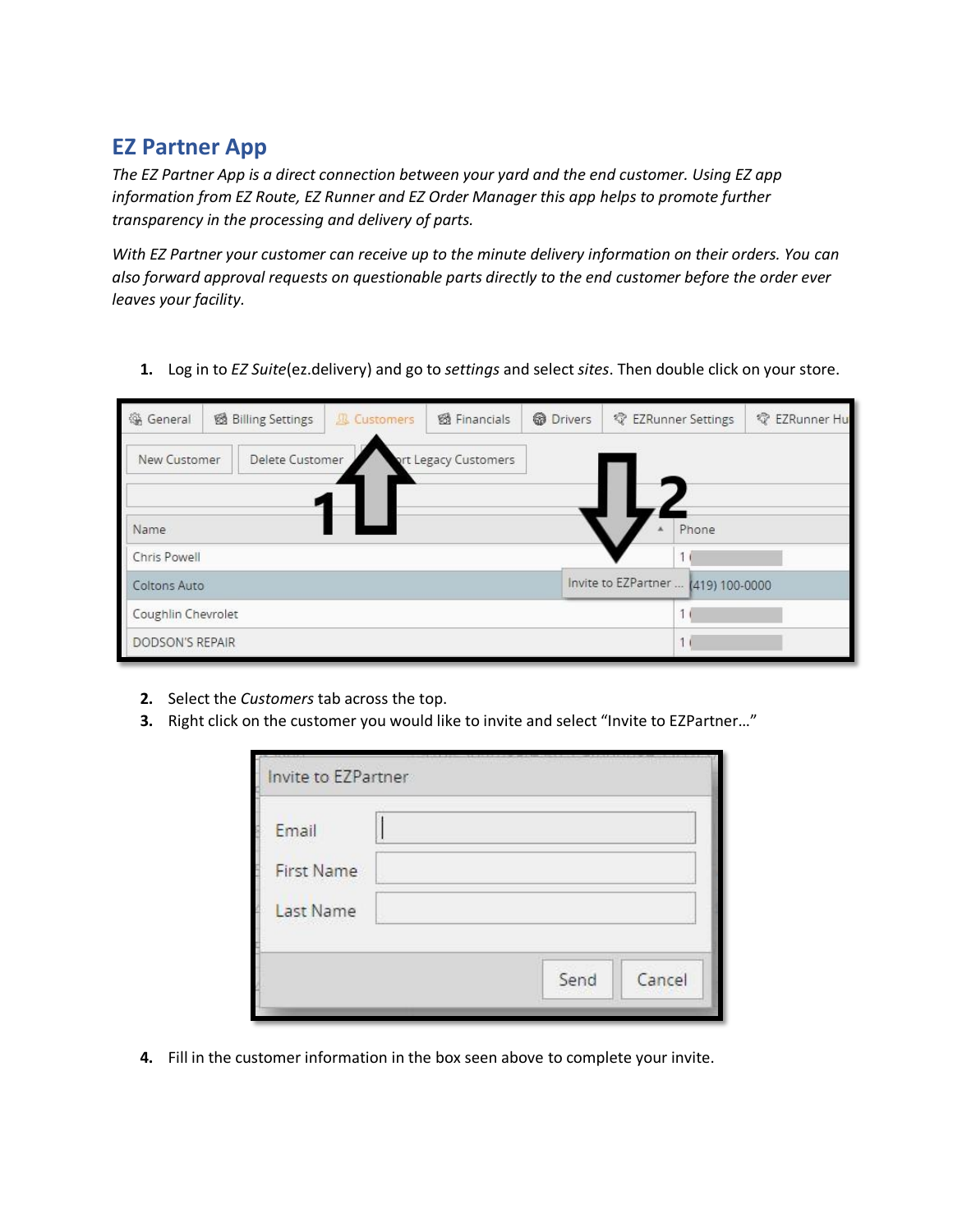| Active | Ranking | <b>EZPartner Status</b> |
|--------|---------|-------------------------|
| Yes    | 50      | Not Invited             |
| Yes    | 50      | Invited                 |
| Yes    | 50      | Not Invited             |
| Yes    |         | Not Invited             |
| Yes    | 50      | Not Invited             |
|        | 50      | Not Invited             |

**5.** You will know the status of the invite by looking at the *EZPartner Status* column on the *Customers* tab.

| EZPartner invite from *EZ Auto Parts                                      |
|---------------------------------------------------------------------------|
| noreply@ez.delivery<br>Ñ<br>To                                            |
| Hello Customer Name,                                                      |
| Test Auto has been invited to join EZPartner.                             |
| Once accepted, you will be able to track orders made with *EZ Auto Parts. |
| Click here to accept invite.                                              |
| Download the free EZParter app                                            |

**6.** Your customer will receive an email like the one seen above. They simply need to click the link to accept the invitation.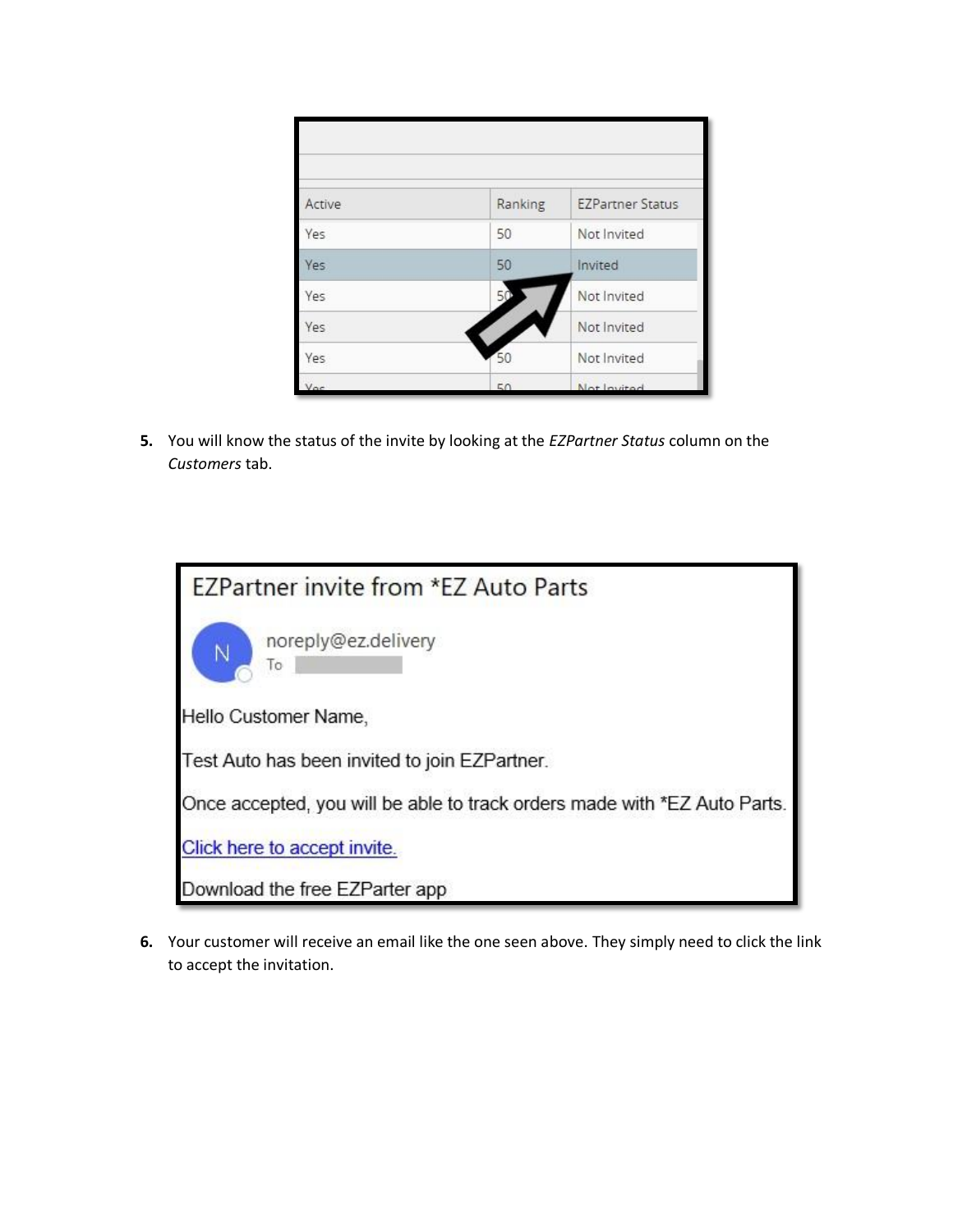**7.** The link will send the customer to our Ez.Partners website and prompt them to create a password for their account.

| <b>PARTNER</b>                                                                 |
|--------------------------------------------------------------------------------|
| *EZ Auto Parts has invited Test Auto to join<br>EZPartner.                     |
| Once joined, you will have access to track<br>orders made with *EZ Auto Parts. |
| Please fill out the fields below to continue.                                  |
| <b>First Name</b>                                                              |
| Customer                                                                       |
| Last Name                                                                      |
| Name                                                                           |
| Email                                                                          |
|                                                                                |
| Password                                                                       |
| Repeat Password                                                                |
|                                                                                |
| Create Account                                                                 |

**8.** Once the customer adds a password and creates their account the *EZ Partner Status* will change from *Invited* to *Accepted*.

| Active | Ranking | <b>EZPartner Status</b> |
|--------|---------|-------------------------|
| Yes    | 50      | Not Invited             |
| Yes    | 50      | Accepted                |
| Yes    |         | Not Invited             |
| Yes    |         | Not Invited             |
| Yes    | 50      | Not Invited             |
| Yes    | 50      | Not Invited             |